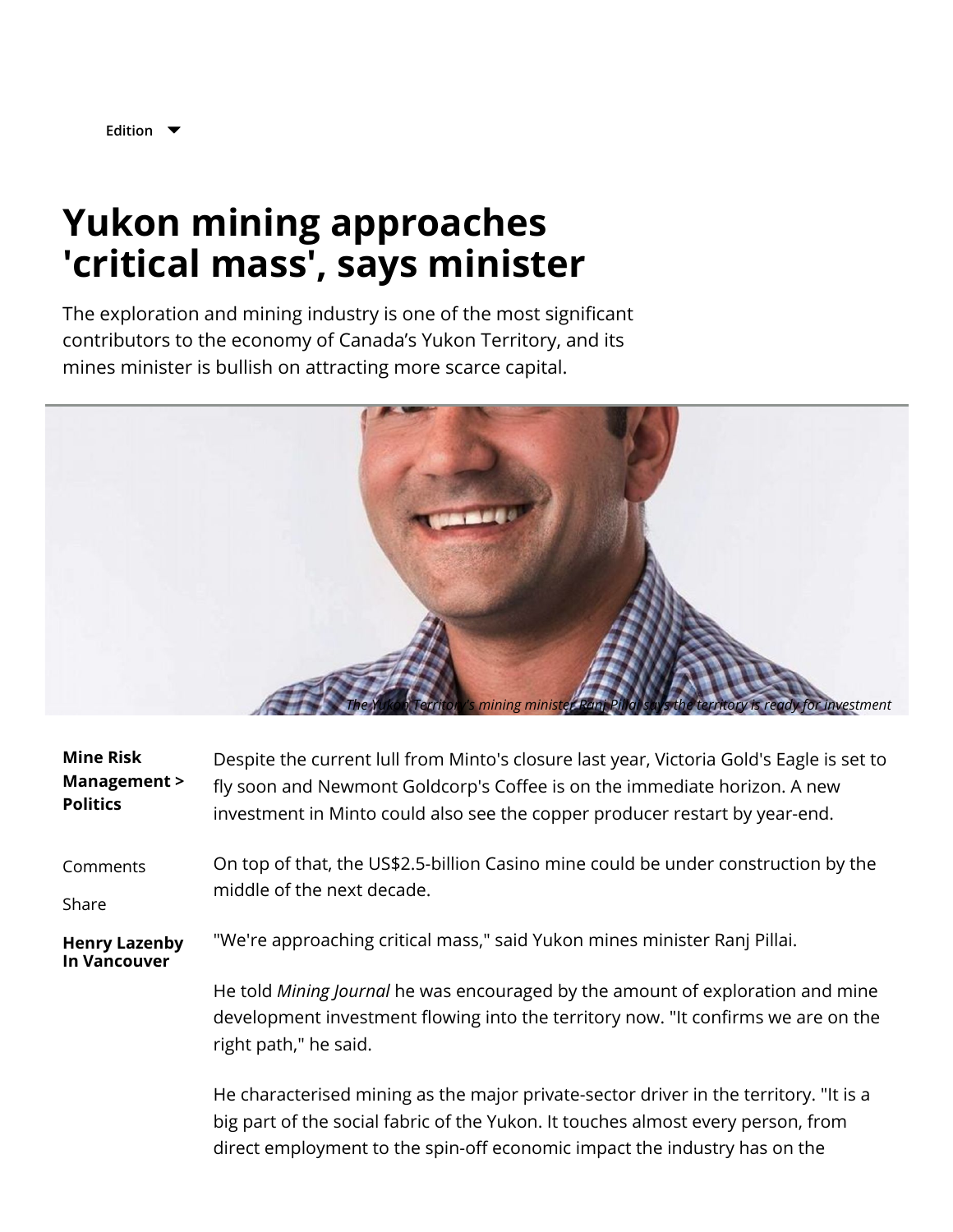region."

Pillai said he was excited about the imminent start-up of Victoria's Eagle mine; set to be the largest ever in the Yukon and the most signicant new gold mine in Canada for a few years.

The minister emphasised in the 2.5 years since the Yukon Liberal party formed government, they had created a strong ecosystem that supported mining, from explorers through developers and producers pumping cash into the sector.

Mining is the seventh largest contributor to the Yukon economy, accounting for US\$103 million (C\$134.4 million) of the gross domestic product in 2018.

"We constantly have projects moving through the development pipeline. The Yukon government has budgeted C\$26 million in the 2018/19 budget in support of its mining agenda," he said.

Government has also taken steps to enhance the investment appeal of the territory.

"We've reduced the small business tax and the general tax rate. For instance, the value of this alone resulted in a marked increase for Victoria's Eagle mine's net present value."

## **Image issues**

Pillai said the region had a "phenomenal mineral endowment" but it remained difficult to convince people the Yukon was a viable business and mining jurisdiction.

"Despite our significant spending on infrastructure, the biggest challenge remains a tepid perception towards our territory's economic potential. How many people know the Yukon has the closest Canadian deep-water port to Asia?"

The Yukon government is currently spending C\$500 million on the Yukon Resource Gateway project through which it will connect the Dawson and Nahanni ranges by replacing 650km of roads, bridges, culverts and stream crossings.

"We have the First Nation agreements in place now to proceed with the Coffee road, electricity and distribution network expansion, as well as regional aerodrome upgrades. We're gaining momentum on our infrastructure initiatives."

Pillay further underscored the importance of government regularly interfacing with the 11 self-governing First Nations out of 14 that have had their land claims settled.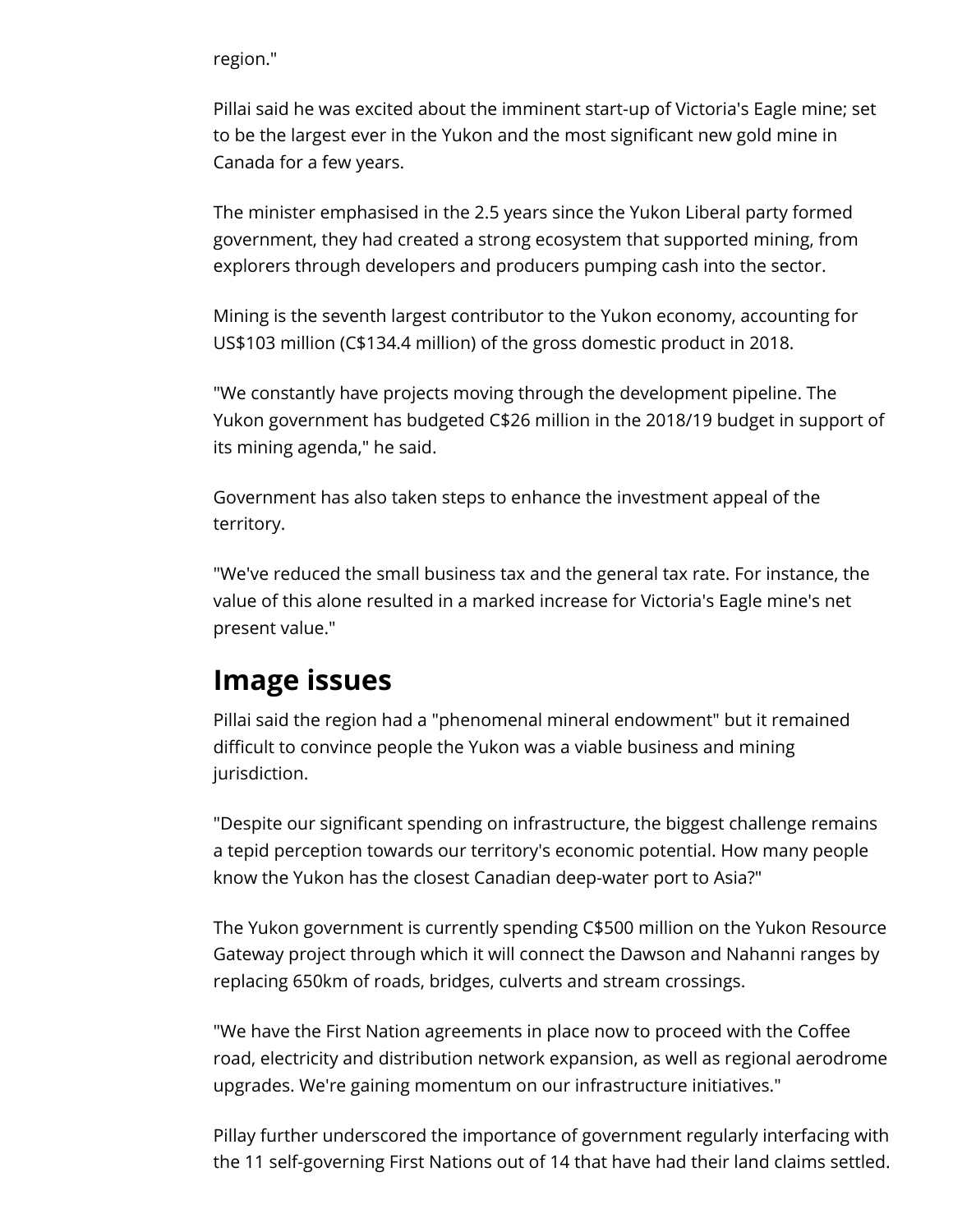"We have created a one-window shop for anyone interested in doing business in the Yukon. This can only happen with a strong relationship with all stakeholders at the table.

"This breeds trust and certainty for investment to flourish. Government to government relationships have in recent years been strengthened with the signing of the First Nation agreements, which closed a significant gap in our relationship," he said.

Land claims and self-government agreements came into effect for 11 selfgoverning Yukon First Nations between 1995 and 2006.

The minister reiterated the importance of mineral revenue sharing with Aboriginal groups, which became enshrined in the treaties after "lots of stalemate for some time". "We have concluded agreements on thresholds for impact benet agreements, which continues to build that multilateral trust."

He said First Nations sat on about C\$750 million in capital they could use to support exploration and mining. "They are looking to invest."

The minster added as the territory's mineral resource wealth was systematically developed it was imperative to work with other jurisdictions to share best practice in mine plan design and execution. "We have learnt the lessons from Mount Polley. We are not going to let that happen here."

## **Cutting red tape**

The Yukon government is proactive in generating geological datasets and maps that help stimulate project generation at the grassroots level. Its data, produced by the Yukon Geoglogical Survey, holds information on 2,700 mineral occurrences in the Yukon.

Pillai said half the major projects currently making development progress were a result of this leading initiative.

The territory's bustling 70,000oz/y placer gold mining industry also continued to attest to the region's continued prospectivity and harked back to the heyday of the Klondike Gold Rush of the late 1800s.

Pillai lamented the territory's ageing labour force as impacting the Yukon's ability to respond to an upticking exploration and mining sector.

"We want to build capacity on a local level. This is something Victoria has managed to execute very well in building the Eagle project."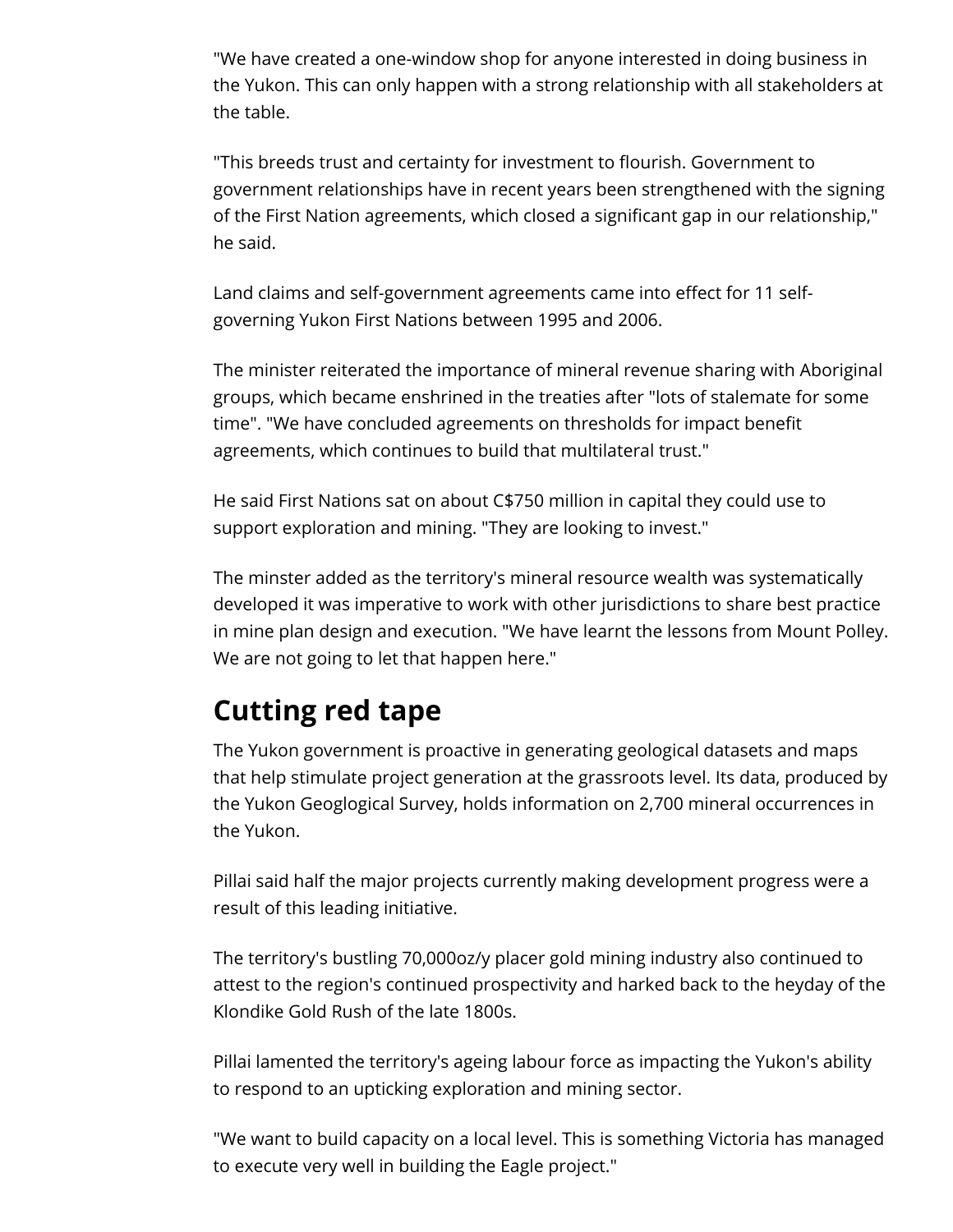At only about 36,000 residents, the Yukon is Canada's least-populated province. It has also reported the lowest unemployment rate in the country for the past four years. "The Yukon's unemployment rate will continue to drop. For Yukoners, finding a job will become easier, but for businesses, it will become more and more difficult to fill open positions," he said.

However, the territory is working to enhance the quality of its tertiary education, with the Yukon College set to become a full-fledged university next year.

Government is also working to streamline the water board and permitting process, which currently spans three tiers of government. "We are reducing red tape by eliminating a separate evaluation process through each of the federal, territorial/provincial and municipal levels," he said.

However, private UK-based concern BMC Minerals disagrees. It shelved its summer exploration plans earlier this year in favour of analysing samples and data from last year's field season. It is developing the Kudz Ze Kayah project, in south-east Yukon, but it said the regulatory burden had become too onerous. It is something the Yukon Chamber of Mines has also spoken out against.

The project has been languishing in the Yukon Environmental and Socio-economic Assessment Board process for several years. Production is tentatively scheduled for 2021.

The project could provide the same economic spin-offs too, since a 2017 prefeasibility study outlined at least a decade of mining producing high-grade zinc, copper and lead concentrates with significant gold and silver credits.

"We are very excited that we are among the top 10 jurisdictions in terms of investment attractiveness. The royalty revenue the mining industry generates for all levels of government and aboriginal groups is paramount as we work to position the Yukon as one of the best places to do business globally," Pillai said.